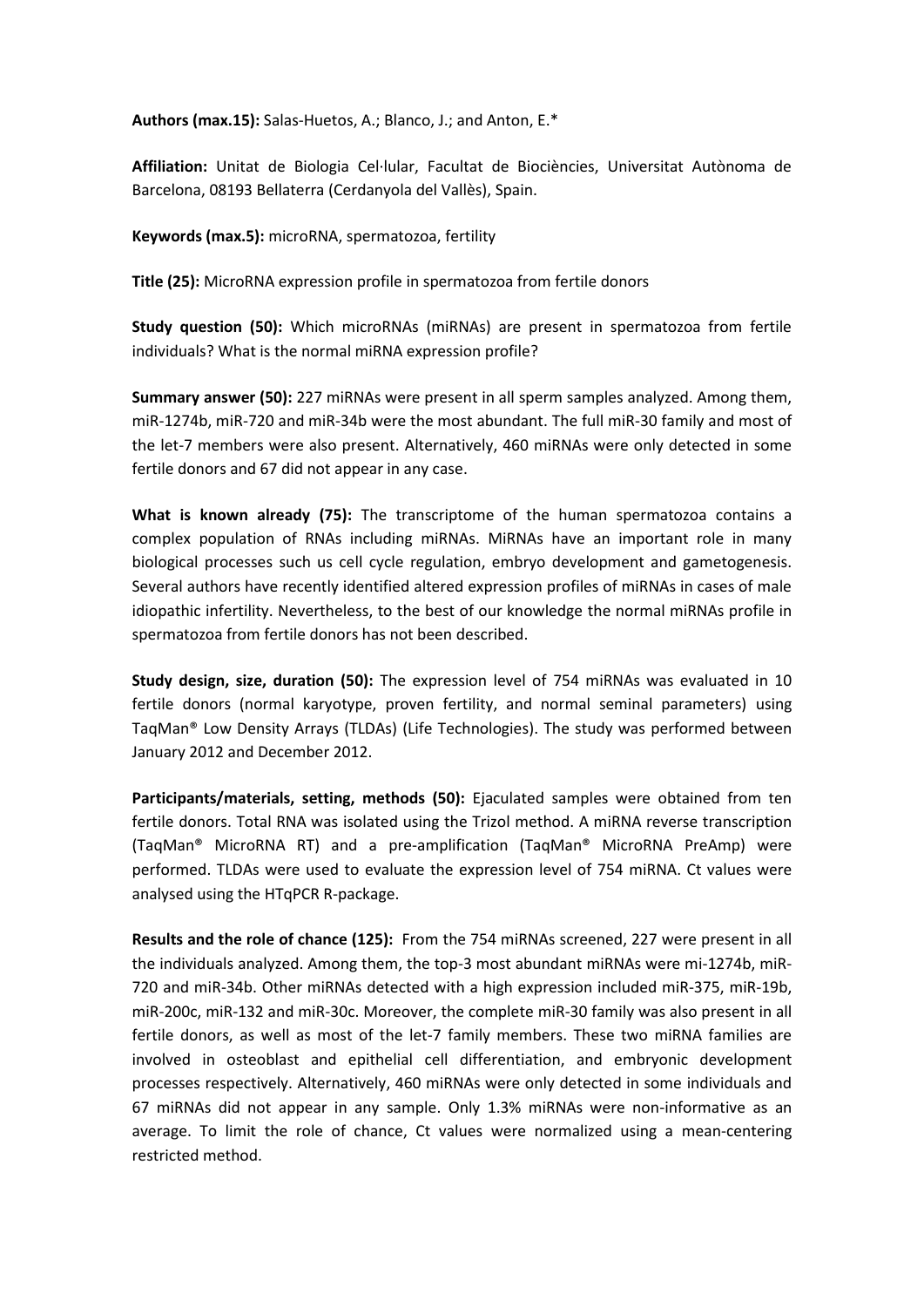**Limitations, reasons for caution (50):** The pre-designed methodology used for the miRNA profile screening was chosen for its high sensitivity, specificity, and reliability although it does not allow the discovering of new miRNAs. Nevertheless, the 754 assays included in these arrays correspond to the most well-known and characterized human miRNAs.

**Wider implications of the findings (75):** The normal sperm miRNAs profile can be used as a well-defined control reference for further studies in infertile populations. Later in the project, these comparisons may allow determining the contribution of miRNAs as a possible underlying cause of idiopathic male infertility and be indicative of an altered reproductive prognosis.

**Study funding/competing interest(s) (30):** Work supported by 2011/FE16 (Ayudas Merck-Serono), 2009/SGR00282 (Generalitat de Catalunya), and FIS/PS09-00330 (Gobierno de España). A.S-H. is recipient of 456-01-1/E2010 grant (Universitat Autònoma Barcelona). Authors declare no competing interests.

**Trial registration number (20):** N/A.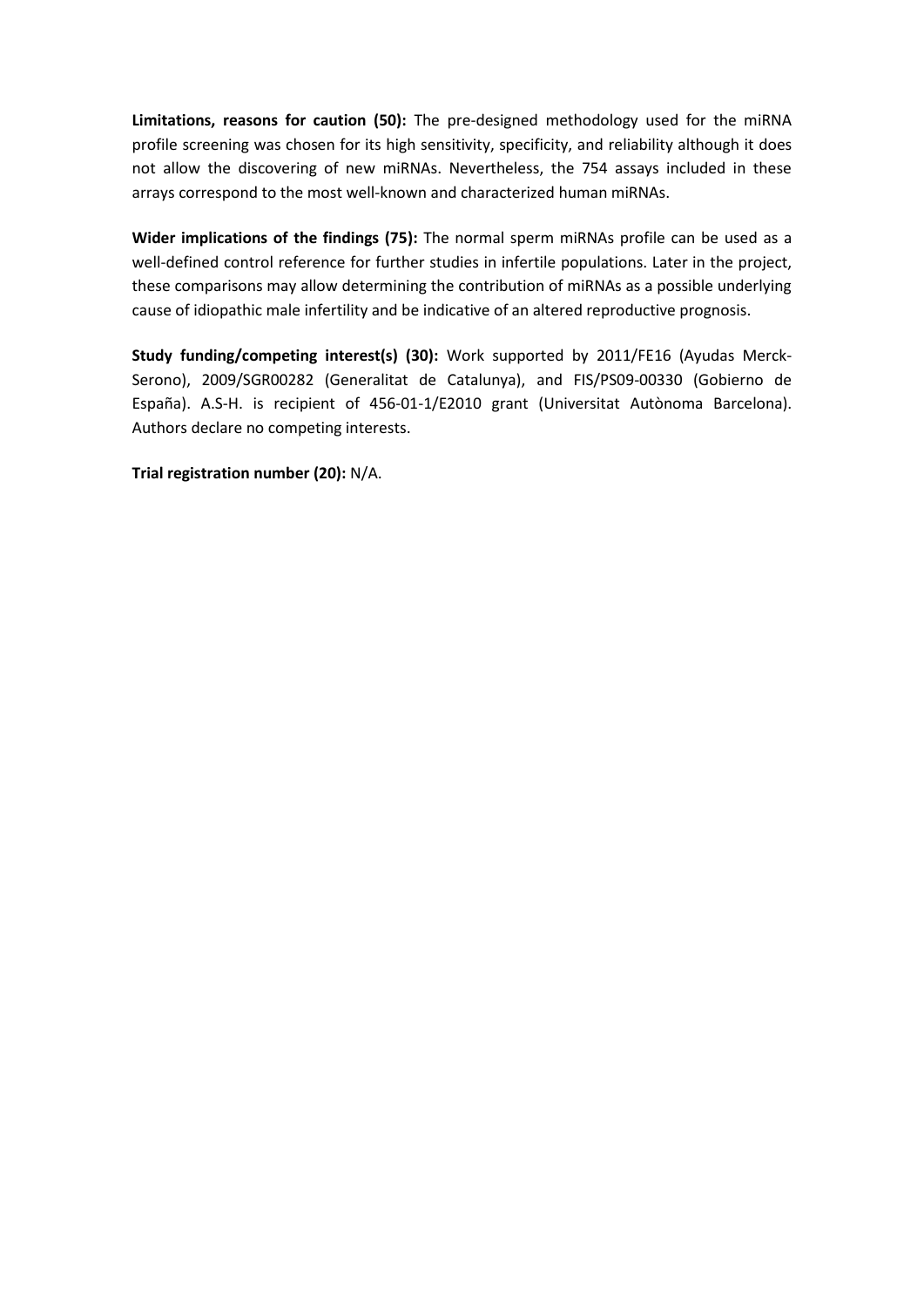## **The abstract will need to be categorized by either one of the two following categories:**

## • Basic science

• Clinical science

## **Subsequently the abstract will need to be categorized by one of the following topics:**

• Andrology / (incl. male (in)fertility, spermatogenesis, diagnostic tests, treatment, MESA, TESA, TESE, sperm donation, environmental factors related to male fertility, immunology)

- Cross border reproductive care
- Developing countries and infertility

• Early pregnancy (incl. miscarriage, recurrent miscarriages, abortion, termination of pregnancy, ectopic pregnancy, molar pregnancy)

• Embryology (incl. IVF/ICSI, gamete and embryo selection, culture, cryopreservation, vitrification, developmental biology)

- Endometriosis, endometrium, implantation and fallopian tube
- Ethics and law

• Female (in)fertility (incl. oogenesis, diagnostic tests, prognostic models, intrauterine insemination, oocyte donation, body weight effects, smoking, ageing, immunology,sexually transmitted diseases)

• Male and female contraception

• Male and female fertility preservation (incl. oncofertility, medical indications, social freezing, laboratory techniques)

• Psychology and counselling

• Quality and safety of ART therapies (incl. guidelines, accreditation, EUTCD, certification, complications: premature labour, malformations, neonatal risks, multiple pregnancy, long term follow-up of children)

• Reproductive (epi)genetics (incl. (epi)genetic causes of infertility, PGD, PGS, prenatal diagnosis)

• Reproductive endocrinology (incl. ovarian reserve testing, ovarian stimulation, IVM, POF, PCOS, infancy, disorders of sexual development, puberty, adolescence, menopause )

• Reproductive epidemiology and health economy